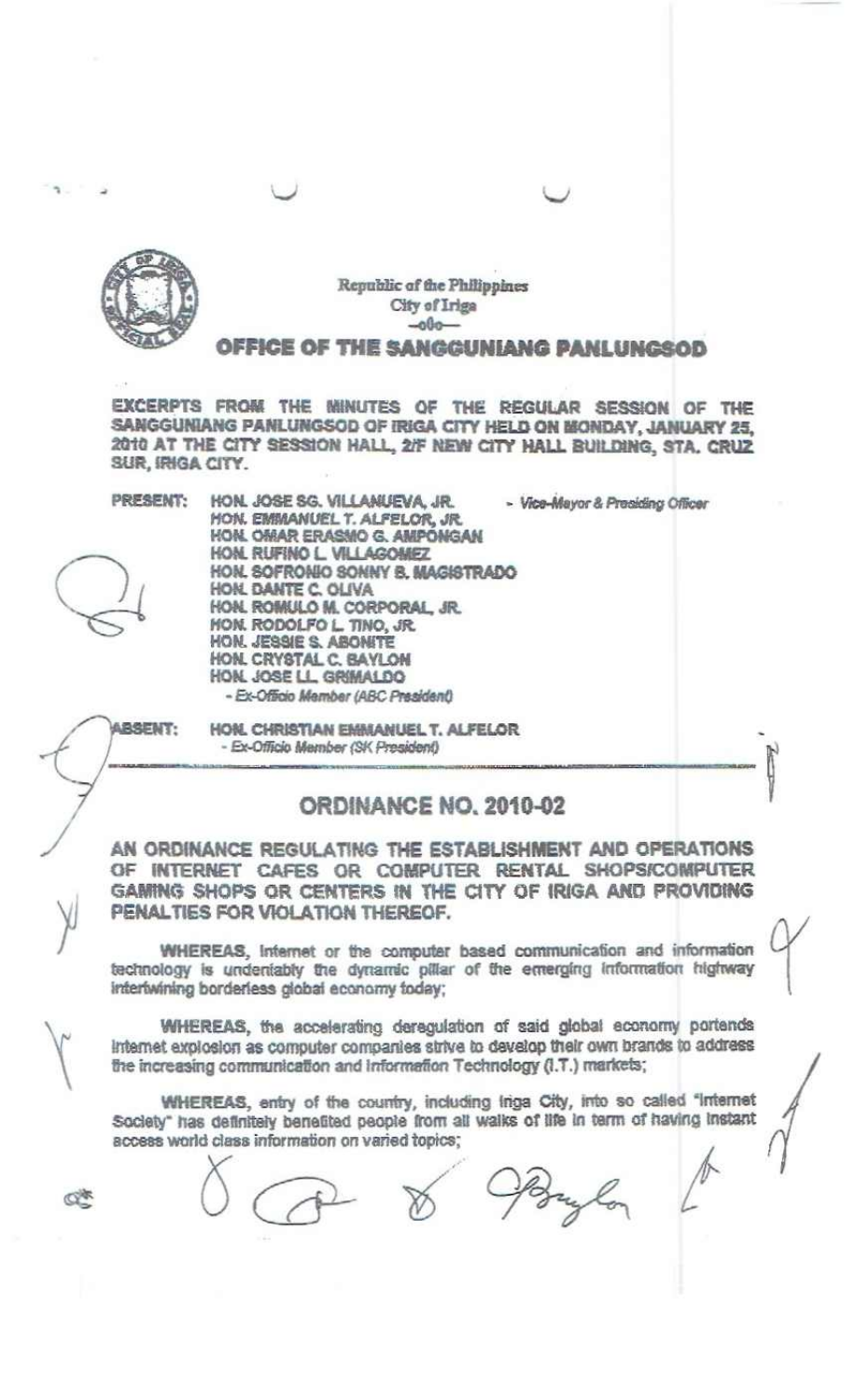Page 2. Ordinance No. 2010-02

WHEREAS, side by side with the immense gains of internet technology is the reality that pornographic, satanic, violent, as well as, rebellious sites are also accessible to users particularly minors which allegedly comprise the major bulk of the internet costumers in the locality;

WHEREAS, the ready access information technology has also breed "Hackers" or anarchic persons who destroy the legitimate files, hard disk and programs of others through the internet or through Local Area Networking (LAN);

WHEREAS, parents claims that their children are lured in computer games and learning to skip classes just to play the current computer game craze;

WHEREAS, some students are tempted to be absent from their classes because they could easily go to these establishment and instead of doing research, play internet games or chat:

WHEREAS, pursuant to the general welfare clause of R.A. 7160, also known as the Local Government Code of 1991, there is a felt need to enact a viable measure which shall not only provide appropriate defense mechanics designed to shield minor Internet users against the onslaught of pornographic, satanic, violent and rebellious sites without curtailing any person's right to information and entertainment.

NOW, THEREFORE, the Sangguniang Panlungsod of Iriga City in its Regular Session duly assembled, hereby ordains that

SECTION 1. Title. This ordinance is hereby called "The Internet Café, Joint Station, Center or Similar Business Regulatory Ordinance of Iriga City".

SECTION 2. Definition of Terms

- a. Person refers to any natural or juridical entity.
- b. Minor refers to person below 18 years old.
- c. Internet refers to the worldwide system of computer networks in which a user at any one computer can directly get information from any other computer in the network.
- d. Internet Café or Cyber Cafe refers to a café, coffee or espresso shop similar food and/or beverage serving place that has a number of personal computer connected to the internet and available for use to any computerbased communication and information technology site, joint station, café,

Buylon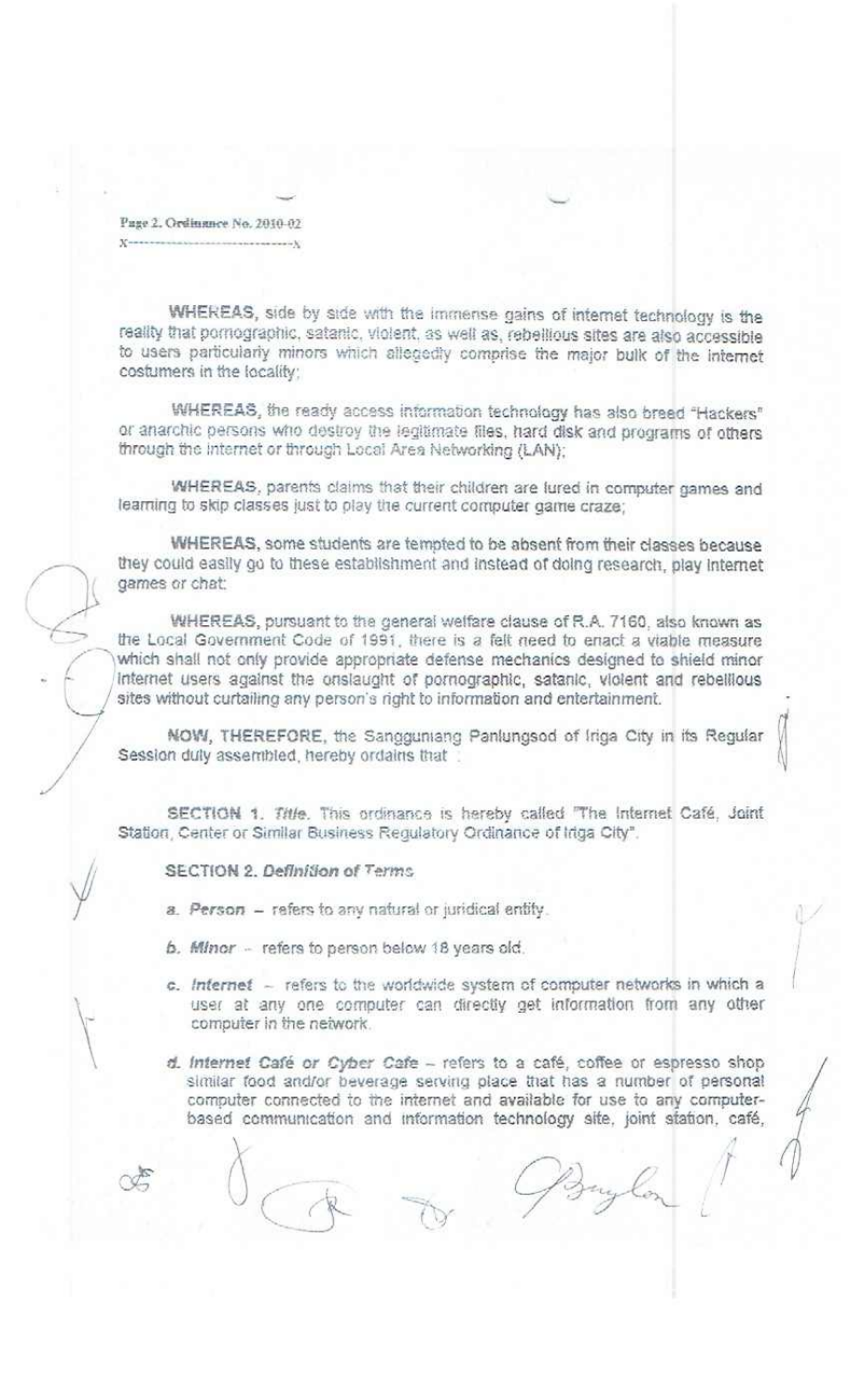Page 3, Ordinance No. 2010-02

center or similar business entity that provides electronic mail and other related services.

- e. Infernet Users refers to people who avail of the services of an internet café or cyber café in accessing data and information through the web or local area networking for the purpose of entertainment, news, LAN games, surfing, chatting, advertisement, and business,
- f. Electronic Mall (E-Mall) refers to the exchange of computer-stored messages through the internet, e-mail messages usually encode in American Standard Code for information Exchanged (ASCI) text.
- g. Local Area Network refers to a group of computer with associated devices that share a common communication line and typically shared resources and data by multiple computer users within a small geographic area.
- h. LAN Games refers to a local area network gaming, a connection of two or more computer units attached to a device (hub/switch) that share common games as well as internet to each other.
- 1. Gaming Center refers to an establishment with two or more computer connected on local area network, which offers gaming services exclusively and does not have an internet connection.
- J. E-Commerce refers to the conduct of business on-line, which among other things includes buying and selling products with digital cash and then Electronic Interchange (EDI)
- k. On-Line Shopping refers to the act of purchasing on-line through the Internet with the use of personal computer and peripherals with internet connection wherein payments is through credit cards or bank draft.
- I. Surfing refers to the act of exploring a sequence of website in a random or unplanned manners.
- m. Internet Chatting refers to talking to one or more people who are using internet simultaneously via the exchange of typed-in messages requiring one site as the repository for the messages "site chat" and a group of users who take part from anywhere on the internet.
- n. Web Site refers to a collection of web based files on a particular subject that includes a beginning file called homepage which serves as "jumping board" to access other related pages on the site.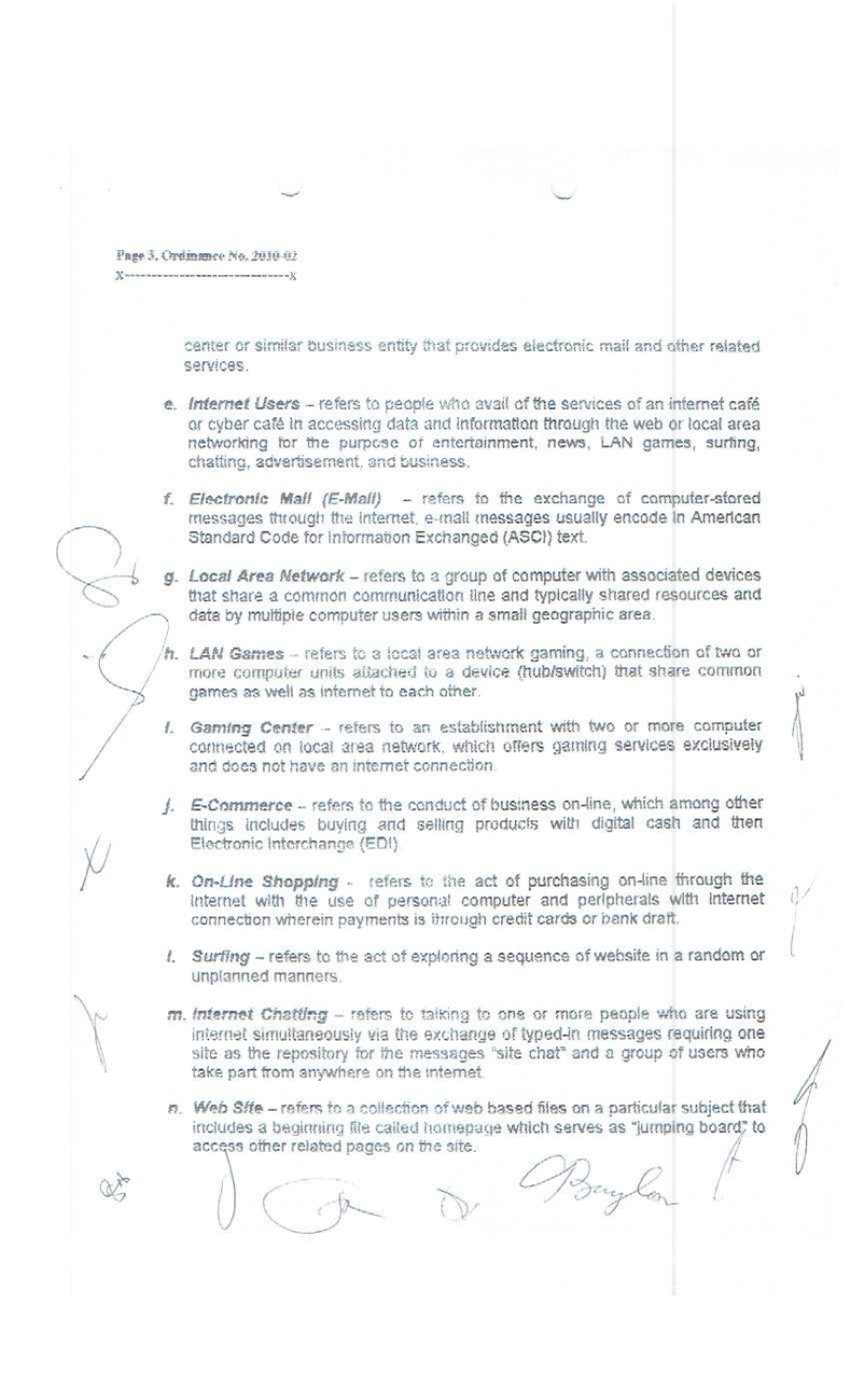Page 4, Ordinance No. 2010-02  $Y$  were generated as

- o. Pornographic Sites refers to a website which contains erotic images intended to cause sexual excitement, an obscene website.
- p. Safanic Sife refers to the sinister, devilish, diabolic, wicked, evil and fiendish website.
- q. Wolent Site -- refers to a website on the internet which downloads brutal, furious, vicious and forceful materials.
- r. Irresponsible and Abusive use of Internet (Hackers) refers to untrustworthy, capricious use and rude, sarcastic, abusive use of the internet. "Hackers", refers to a person who destroys the file, hard disks, program, file of others through the internet or local area networking.
- s. Internet Pornography refers to the visual representation or images showing obscene acts through any of the electronic devices or means, with the end in view of satisfying the lust or sexual desire of another, regardless of geographic location, including but not limited to the following: digital camera, carnera-equipped mobile phones, webcam or similar gadgets.
- t. Webcam refers to video or digital camera, usually attached directly to a computer designed to take photographs or images and transmit them over the internet.

SECTION 3. Coverage. The following internet-relating establishments shall be covered by this Ordinance, to wit:

- a. Any establishment with more than one (1) computer unit offering internet services including but not limited to e-mail, fax, games, surfing, chatting, online shopping and officer similar services covered by the internet technology which are accessed for a fee;
- b. Offier business establishments which offer a combination of services such as food and internet, bar and internet, recreation and other similar business fusions are still included as internet café and covered by this ordinance.

Section 4. Classification of Computer Shops. Computer shops are classified as follows:

a. Internet Shop- a place of business that has a number of networked personal computers with access to the internet for surfing, chatting, e-mailing and research and available for use by costumers for a fee by the hour or fraction oftan hour. Also included are cyber cafe, arcades, Jounges.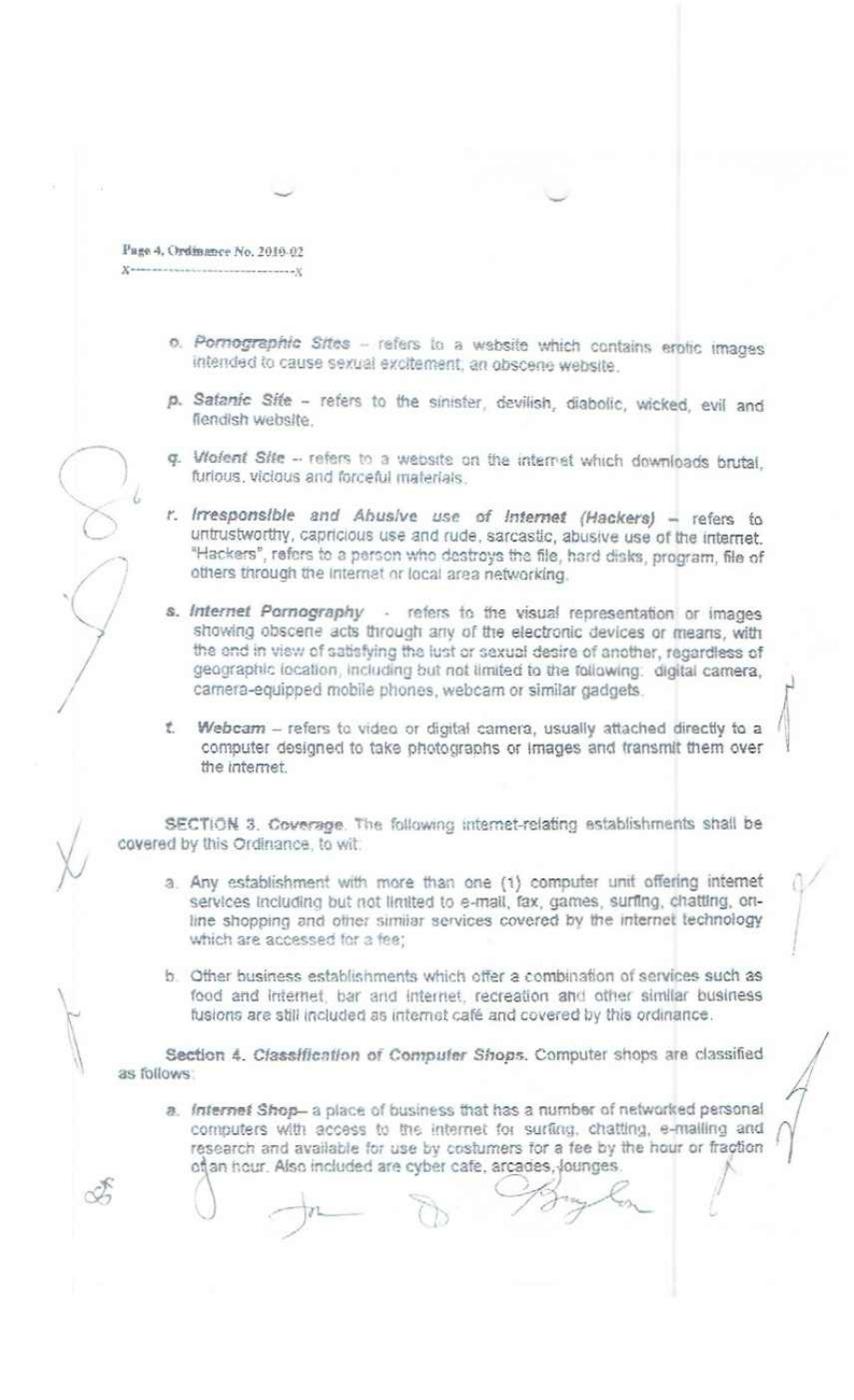Fuge 5, Cardinance No. 2010-02  $\mathbf{x}$ 

- b. Computer Rental Shop -- refers to a business establishment with two (2) or more computer units that offers scanning, encoding, typing and printing services.
- c. Computer Gaming Shop or Center refers to an establishment with two (2) or more computers connected on a local area network that exclusively offers either online games (connected to the internet) or LAN games (not connected to the internet)

Section 5. Guidelines on Computer Shop Operation. The owners and/or proprietors of computer shops shall comply with the following requirements, to wit.

- 1. To secure Barangay Clearance, business permit and other licenses required by the City Government of Iriga Including those, which shall cover Internet Café expansion to other line of services; such as offering short term courses which may run between one to six months and which may fall under Computer Programming, Computer Technology and such other similar courses:
- 2. To provide a place that is comfortable to customers;
- 3. To have access to functional toilet facilities:
- 4. To offer proper ventilation, sound proofing and preferably air conditioning system within the premises;
- 5. To install filtering software against pomographic, satanic, violent and rebellious sites:
- 6. To display the necessary warning signs against hacking as well as access to pornographic, satanic, violent and rebellious sites;
- 7. To display the necessary warning signs against chatting and meeting with dublous and prevent chat pals. The aforementioned warning signs shall be written in bold letters measuring at least 10 cm. and shall be displayed in conspicuous places inside the covered business establishment;
- 8. Computer shops should not allow students below 18 years old during and between the hours of 7:00 A.M. to 11:00 A.M. and 1:00 P.M. to 4:00 P.M. except in the following instances:

a. Saturdays, Sundays, Holidays and days which are declared to be "Mb Classes" in their respective school;

∩δ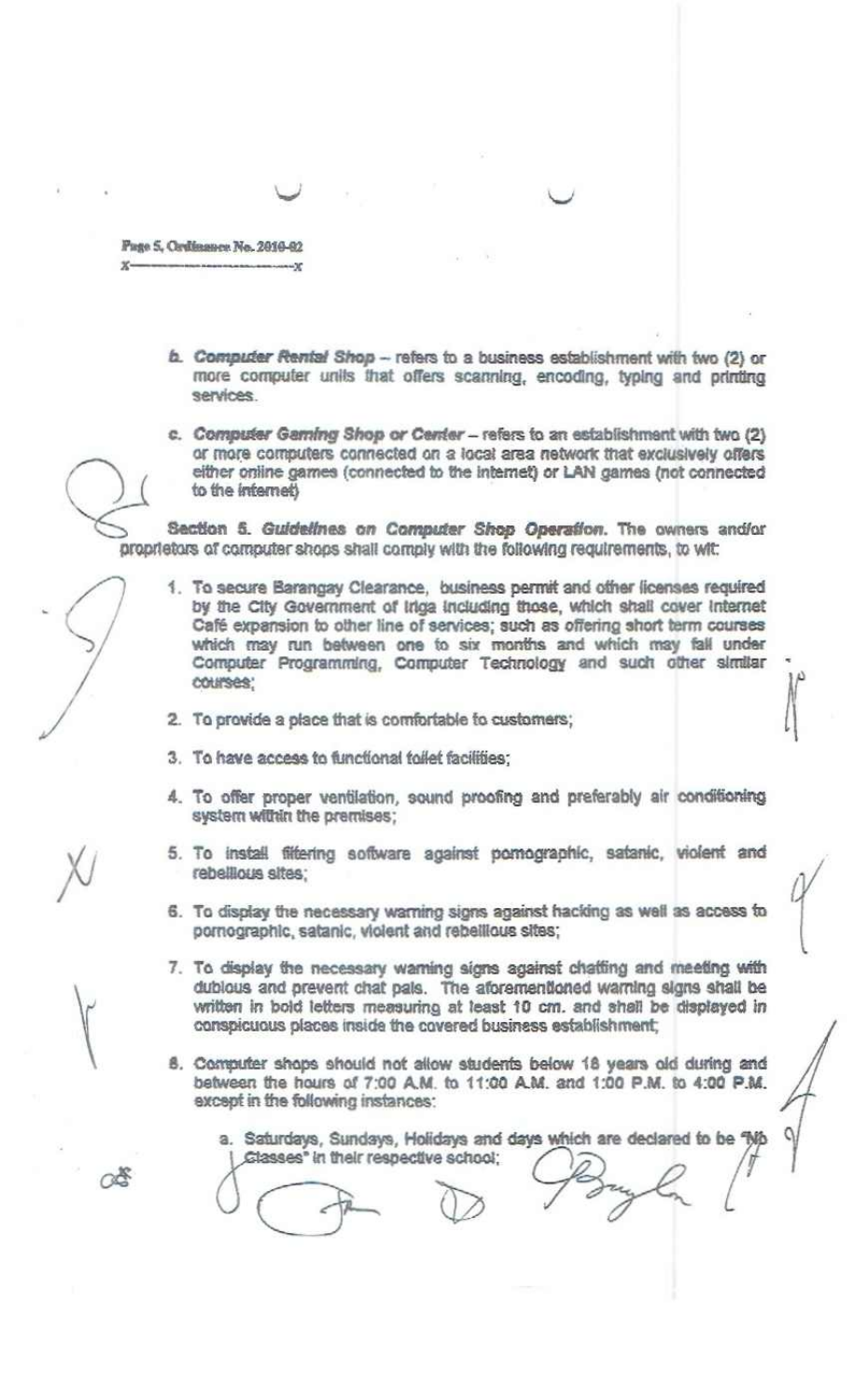Page 6, Ordinance No. 2010-02 

- b. For specific educational or study purposes such as necessary data gathering or statistical treatment. Howev-Y, a permit from the class adviser, school principal or school head shall be required;
- c. Those who are playing on-line games in the presence and under supervision of their parents or guardians; and
- d. College students during their vacant hours.

For purposes of this paragraph, the establishment may use logbook and require their prospective customers to indicate the name, address, age, school and other personal circumstances in case they are doubtful of the true and correct age of the customer.

- 9. The operator shall put up a signboard in a conspicuous place in their establishment stating time of operation and the prohibition of students especially elementary and high school during school hours to play internet interactive games;
- 10. Entrance door of computer shops should be transparent and must not be blind tinted. Posters which display advertisements or pictures of online game characters maybe allowed but a space must be provided so that the people outside will be able to see the inside portion of the shop:
- 11. The operator shall set up monitor filter to safeguard radioactivity, if necessary;
- 12. The owner shall disallow the use, consumption as well as trade of prohibited drugs, intoxicating beverages and cigarettes within the premises of computer shop:
- 13. Downloading of movies which is a method of piracy is prohibited.

14. Betting in any form shall be strictly disallowed;

15. Not to allow minors, (whether students or out-of-school) to stay in the shop beyond 9:00 in the evening, except when accompanied by parent or guardian.

Section 6. Exemptions. Any educational institution, private home and corporate entity using internet through an internet Service provider (ISP) for purposes other than the nature of business mentioned in the preceding Sections shall not be covered by this Ordinance.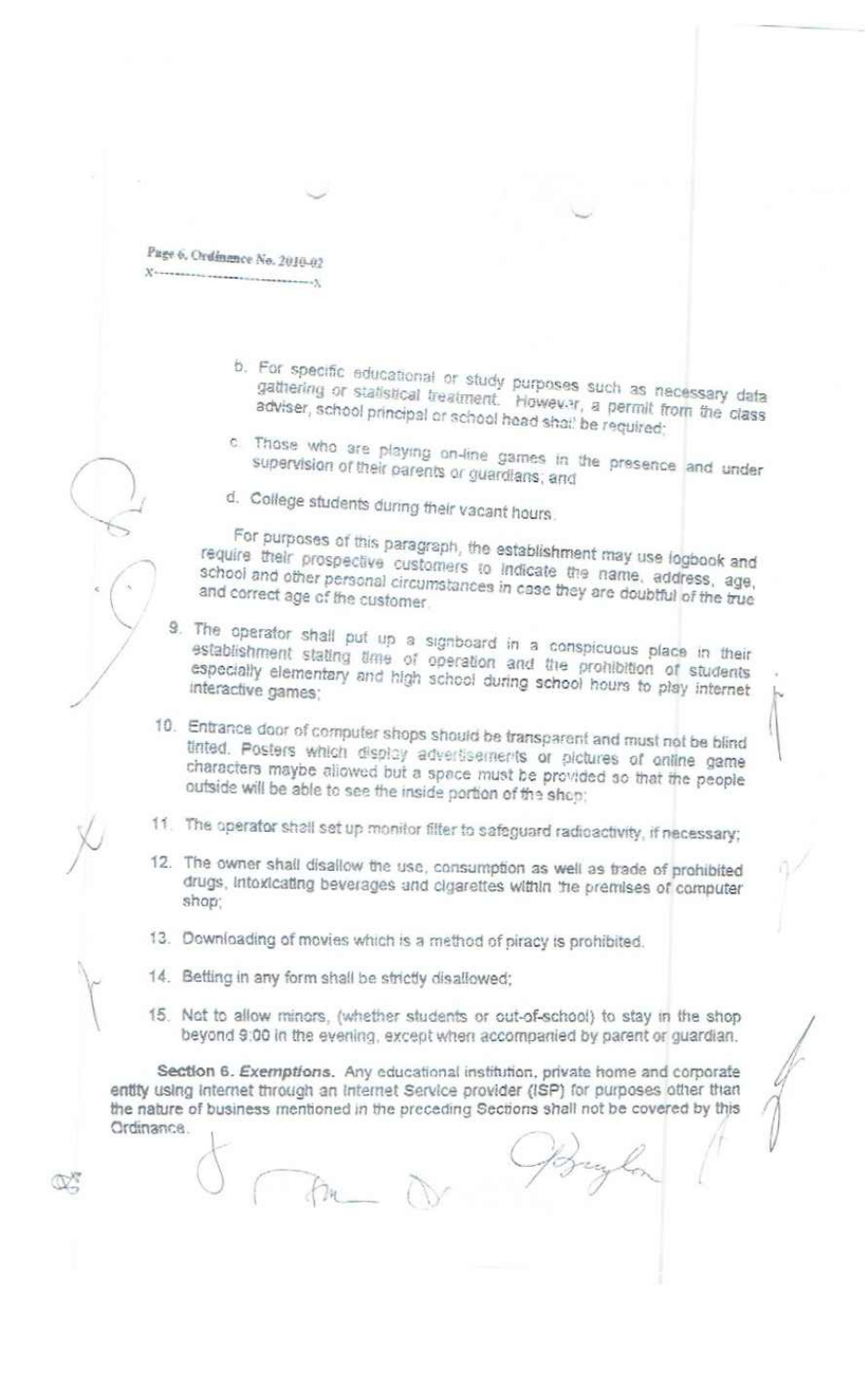Page 7, Ordinance No. 2010-02 Your company to the company of the state and a

Section 7. Parental Authority and Custody. When there is probable cause to believe that the mother, father, or quardian induced the minor to engage in internet pornography, the City Social Welfare and Development Office shall temporarily assume the custody and parental authority over the minor.

Section 8. Disposition of Materials. Any material containing the lewd exhibition including the equipment used in the production/showing/printing of obscene and pomographic materials or equipments shall be confiscated by the members of the PNP. Task Force Pusog, CSU and Barangay Authorities and shall be used as evidence in court. Disposition or destruction of materials shall be made upon proper order of the court and/or competent authorities.

Section 9. Implementing Agencies. The Philippine National Police, Civil Security Unit, Task Force Pusog, Sanggunlang Kabataan (SK) and Barangay Authorities, in coordination with the One Stop Shop Office, City Treasurer's Office (CTO), City Engineer's Office (CEO), City Social Walfare and Development Office (CSWDO), Department of Education (Dep-Ed) Iriga City, shall be incharge with the implementation of this ordinance.

Section 10. Pensitles. Violation of any provision of this Ordinance shall be penalized as follows:

- 1. On the computer shop operator:
	- 1<sup>%</sup> Offense a Fine of not less than Php2,000.00 but not more than Phn3.000.00
	- a Fine of more than Php3,000.00 but not more than Offense Php4,000.00

- a Fine of more than Php4,000.00 but not more than 3<sup>10</sup> Offense Php5.000.00 or an imprisonment of not exceeding six (6) months, or both, at the discretion of the court. The permit issued for the operation of the computer shop shall be revoked by the City Mayor through the Permit and Licensing Division.

2. On the minors:

a) Minors who shall violate Section 5(8) shall be turned over to the parents/guardians. A report of the violation shall be furnished to the School Principal of erring students (minors) for proper disciplinary actions.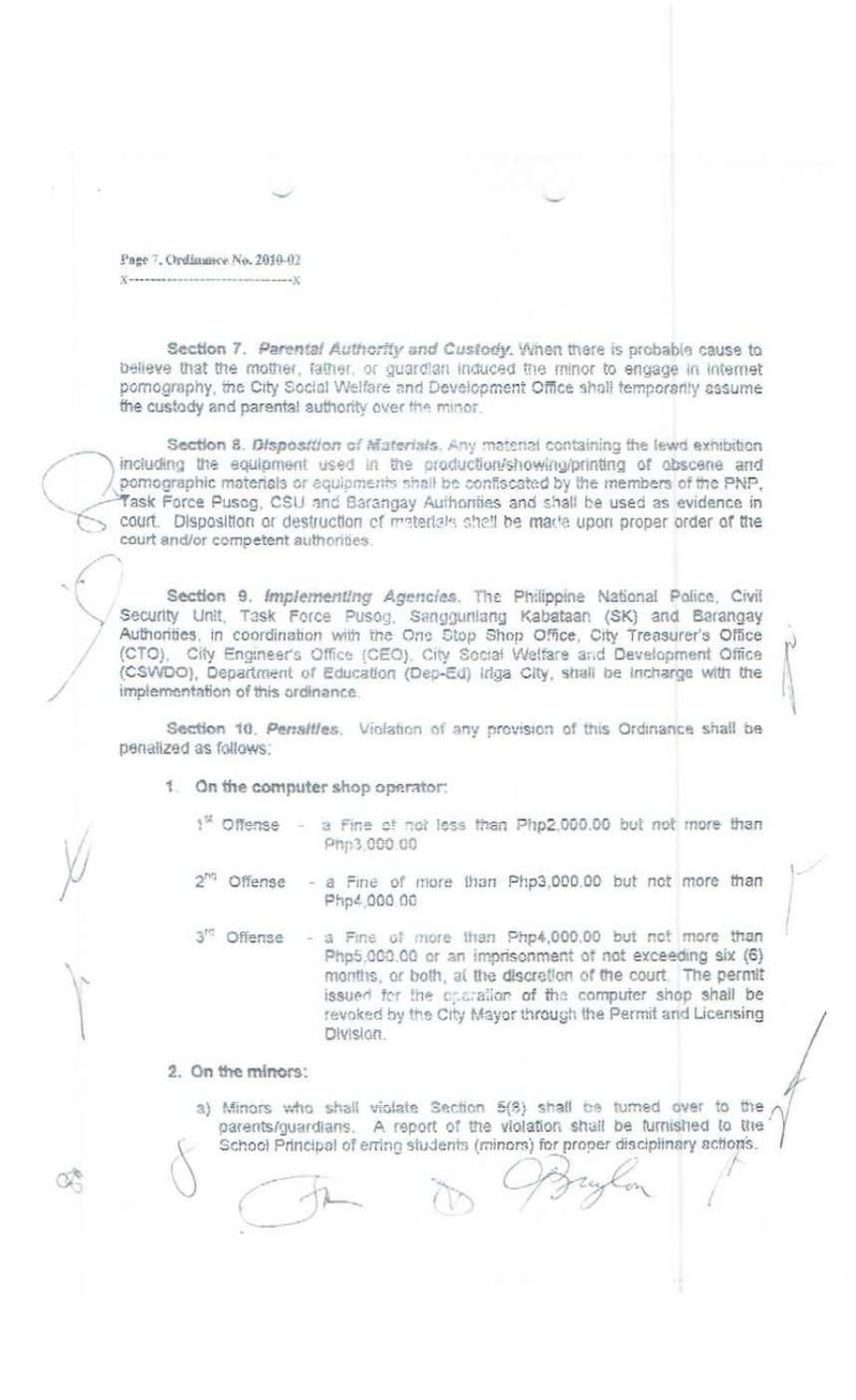Page 8. Ordinance No. 2010-02  $X \rightarrow \infty$  , which is a construction of the set of  $X$ 

> b) Minors who shall be found to be habitual violators (more than three violations) shall be penalized by a fine of One Thousand Pesos (Php 1,000.00) to be paid by the parents or guardians. In case of incapacity to pay the fine, the parents/guardian together with the erring child/ward shall render eight (8) hours each of community service.

Section 11. Regular Inspection/Visit. The Inspection team, composed of representatives from the One-Stop-Shop Office, Philippine National Police and Task Force Pusog/CSU shall conduct regular inspection (not less than once a month) of abovementioned establishments during their business hours to ensure compliance with this Ordinance. The inspection team shall recommend appropriate measures to be applied on the establishment for the violation of the Ordinance.

In case of complaints received from any concerned citizen against a computer shop, the inspection team shall act within seven (7) days and submit a report to the Local Chief Executive not later than fifteen (15) days from the first inspection day.

Section 12. Separability Clause. If for any reason, any portion of this Ordinance shall be held unconstitutional or invalid by the court of competent jurisdiction, such judgments shall not affect or impair the other provision or parts thereof which shall continue to be enforced and in effect.

Section 13. Repealing Clause. All resolutions, ordinances and regulations inconsistent with this ordinance are hereby repealed and/or modified accordingly.

Section 14. Effectivity. This Ordinance shall take effect immediately upon completion of its publication in a newspaper of local circulation.

EMACTED: January 25, 2010

Sponsors: Hen. Rodolfo L. Tino, Jr. Hon, Romulo M. Corporal, Jr. Hon. Omar Erasmo G. Ampongan

WE HEREBY CERTIFY to the correctness of the foregoing Ordinance.

JOSE SG. VILLANUEVA. JR. Vice-Mayor and Presiding Officer